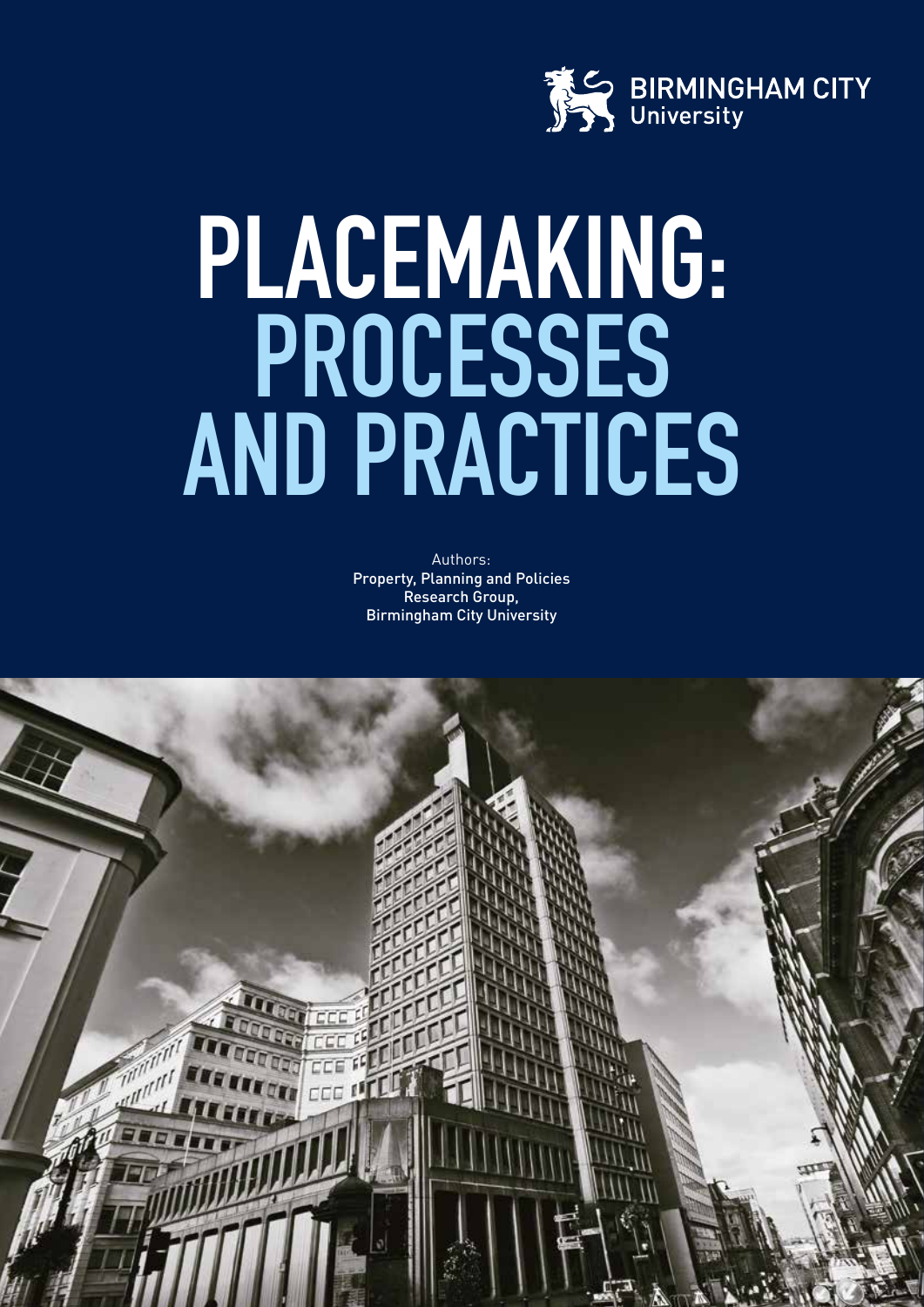The following articles recognise the multi-faceted nature of placemaking and the fact that it can be driven by a variety of competing forces (physical, political, economic, social, environmental), agendas, and actors (public, private or communities) aiming to regenerating a space within an urban landscape. It also appreciates that at the core of placemaking processes and practices are long-established debates around different conceptualisations of what constitutes/defines a place. Although the authors often write of 'towns' and 'cities', we recognise that these concerns affect all forms and scales of physical development, from urban centres to suburbs and rural villages.

This report is targeted at property owners and managers, developers and designers, and city authorities. It summarises key issues and debates in order to demonstrate the range and interconnectedness of the problems we face in creating better places.

### **"PLACEMAKING AIMS TO MAKE BETTER PLACES"**

### **"MULTI-FACETED NATURE OF PLACEMAKING"**

In recent years, the concept of placemaking has enjoyed a great deal of attention across built environment disciplines, city authorities, property owners and between citizens. While there is no single, widely - accepted definition of placemaking, it is generally understood as a process of remaking – or making new – urban spaces to make them more attractive, distinctive, and to generate value.

To be more precise, placemaking aims to make better places. Yet, such a definition is problematic as many questions still remain open: how does placemaking take place and for whom? Who are the actors involved and what are the entailed related activities and goals? Moreover, how can elusive concepts like 'attractiveness', 'worth', ' distinctiveness', or 'sense of place', subject to so much interpretation, be translated into some kind of practice in contemporary cities?



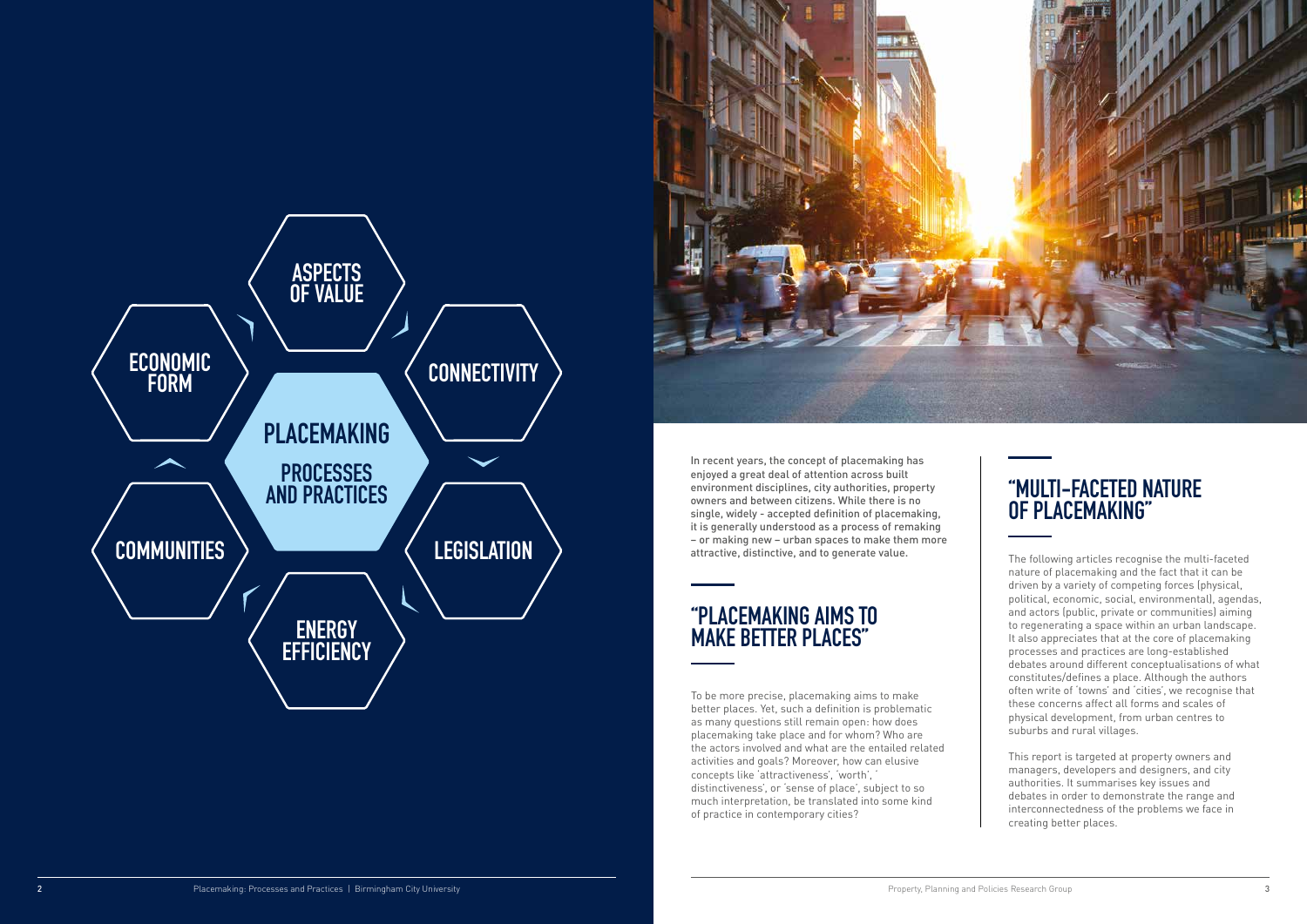## **PLACEMAKING – PROCESSES AND PRACTICES:**

Such a variety of options and configurations requires some reflection in order to identify some of the important, leading features of placemaking. This section highlights four fundamental and transformative factors/dimensions for placemaking in urban development processes, which relates to: a wider range of urban spaces, re-connecting places with the surrounding urban context, encouraging inclusivity in communities, enhancing publicness.

- **i.** Towns and cities can be considered as more than a series of spatially discrete spaces and buildings. They are kaleidoscopic environments defined by a variety of vital movements and rhythms. By considering cities and places as the outcome of people's movement, placemaking should take up another challenge by offering to reach for, and focus on, a much greater variety of spaces: not only focusing on the conventional 'in between buildings' (square, streets, green and open spaces), but also valuing spaces of movement, as fluid dimensions that run in between spaces of community, such as stations, streets, canals, streams and rivers.
- **ii.** When placemaking focuses on a specific local site, it should not be seen as operating in a discrete space failing to relate to the surrounding urban context. Places are defined by wider dynamics at city, regional, national and even global scales.



Urban places are intended as physically open (that is, not bounded or physically limited), outward looking, adaptable, and socially inclusive environments. Most of all, places are considered as perpetually defined by the social processes that take place in/through/because of them, rather than considered static entities fixed in time. Hence places are never finished. As such, the making of places is as much about ongoing processes as about the 'final' outcomes.

### **"PLACEMAKING ADDING SOCIAL VALUE TO EXISTING COMMUN**

Contemporary urban practices show that there is not one single way of approaching placemaking, and that failing to recognise such complexities would lead to simplistic solutions. Placemaking processes and practices are complex and operate in multiple ways. This includes a great variety of spatial scales (from large- to small-scale developments) and temporal scales (the pop-up shops over the designed stores), legal frameworks (from the formally approved developments to informal ones) and global/local approaches (top down strategies and bottom up tactics).

Associate Professor Silvia Gullino

- **iii.** Within public and private partnerships, local communities should be part of urban transformation processes through their involvement in effective and long-lasting collaborative approaches, rather than just being the final users. Places should be designed with and for people, and should serve local communities not only specific urban developments. Such an inclusive approach would lead to a greater, and more broadly shared, sense of attachment and place.
- **iv.** Placemaking processes and practices should enhance a greater sense of publicness in urban spaces, in order to allow a diversity of people to feel attracted to them, even to be drawn into them, and to maximise their use and ensure their liveliness. Placemaking should have a civic role within urban transformations and add social value to existing communities. Places should be open and democratic, with their uniqueness deriving from any type of relations occurring in them.

In summary, the processes and practices offered by placemaking can create more attractive and unique places, well connected to the surrounding urban fabric and into which a great diversity of people feel naturally drawn.

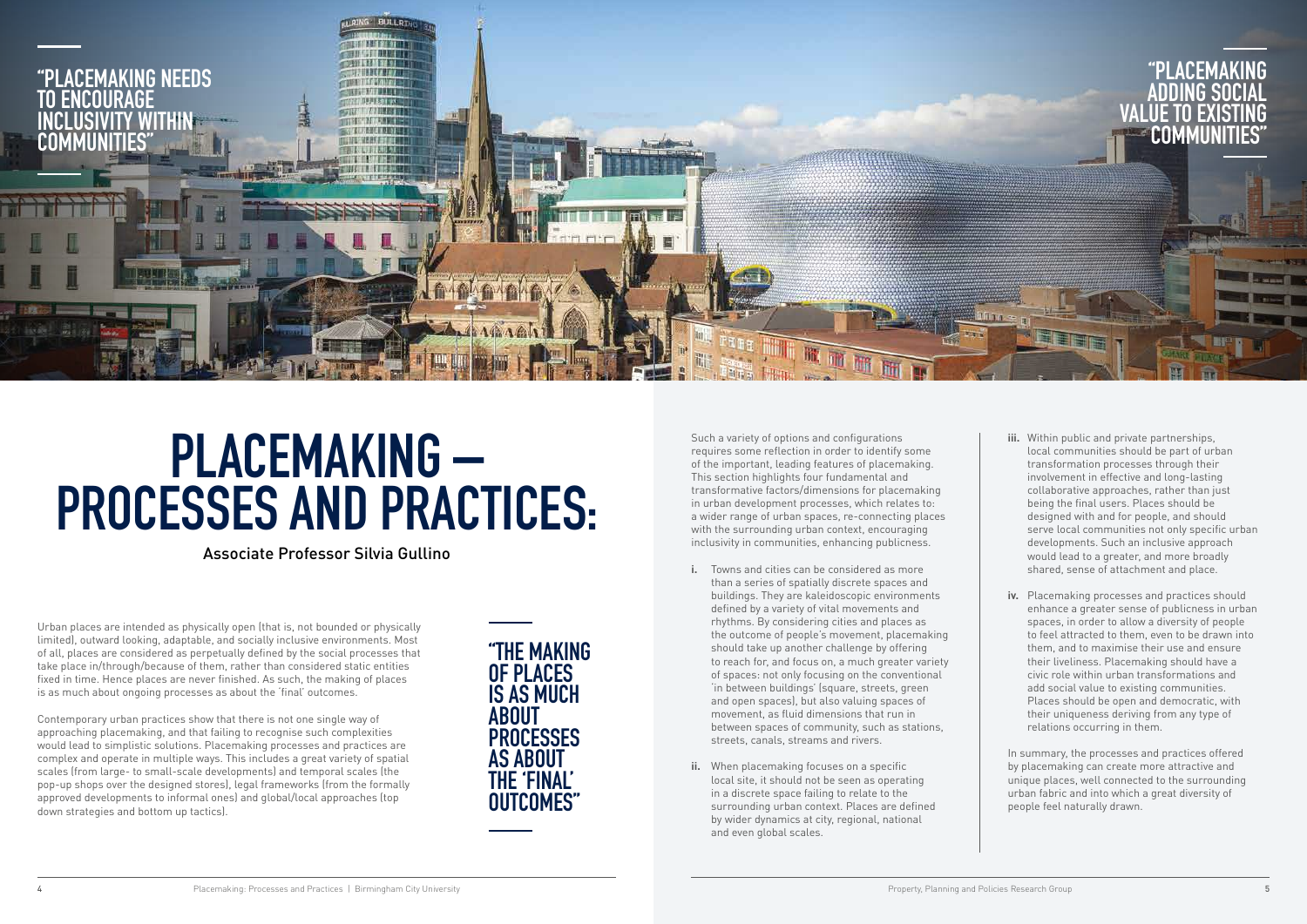## **PLACEMAKING AND SHRINKING CITIES:**

Associate Professor Claudia Carter



### **"PLACEMAKING MEANS USING EXISTING SPACES MORE EFFICIENTLY AND EFFECTIVELY"**

Less well known, and hardly talked about in the UK, there have been counter economic models, movements and actions, such as 'degrowth', as development needs to focus more on 'health and wellbeing' of the wider population. Here the concept of 'sufficiency' becomes key. In the housing sector, for example, adopting a sufficiency lens would shift attention from new construction to using existing spaces more efficiently and effectively; however, sufficiency policy goals should positively contribute to social wellbeing and not lead to approving windowless small box rooms as suitable living or sleeping spaces.

How could we 'de-materialise' and achieve 'true' sustainable forms of placemaking? These can include quite radical but also many accepted and already re-emerging processes and provisions. For example, the introduction of in-between leases or longer-term low-cost/rent-free uses of vacant buildings and sites for more community oriented (and possibly not for profit) businesses in the high street and on high-vacancy industrial or semi-derelict sites; and encouraging more local enterprises that train and employ marginalised people, such as therapeutic gardening ventures which may be linked to small cafes and restaurants. Small local craft / product businesses and repair shops are cropping up again and some (big) firms are realising that producing fewer, but better and longer-lasting goods will be more economical and can still balance accounts. Locally fair and 'slow-produced' goods may become more expensive per item, reflecting 'actual' cost rather than what society has become used to on price tags; but by needing less and goods lasting longer, that approach is overall far superior ecologically and socially.

### **"TRANSITIONS AND TRANSFORMATIONS TAKE TIME; THEY REQUIRE POSITIVE COMMUNITY-ORIENTED PLACE-MAKING VISIONS AND SUPPORT"**

Considerations of degrowth also apply to the form and extent of some towns and cities. This is sometimes labelled 'shrinking cities' and Detroit (USA) is probably the most famous example. It has also become a more common phenomenon in Europe; for example in Germany's states of Saarland, North Rhine-Westphalia and Lower Saxony. What to do with derelict buildings, ageing infrastructure and how to deal with the loss of conventional employers and jobs?

In response to high unemployment and outmigration of especially the younger generation, some cities have invested heavily in active transport provisions so that travelling is cheap and convenient for the majority of people. Other trends are to embed urban agriculture and urban forestry which increases basic food provisions and creates a healthier environment (especially for the Ruhr Valley which was an industrial hotspot with a legacy of polluted brownfield sites). Such transitions and transformations take time; they require visioning and support for a positive post-industrial and post-service orientated more self-sufficient, community-oriented place-making to maximise benefits. Urban living may eventually become sustainable.

Growth, and specifically 'economic growth', has become a dominant focus in many countries, including the UK. Rapid urban expansion along with the emergence of mega cities and 24-hour cities are now familiar concepts. Past growthoriented government policies have supported the interests of business and commerce; and large globally-operating industries and financial institutions have gained significant influence over national policy directions and local development decisions. Cities are seen as catalysts for economic growth in a region, acting as a hub for services provision, employment and nearby residential suburbs.

While 'enabling sustainable growth' is a widespread mantra and making cities sustainable a familiar policy goal, a critical investigation into the actual positive and negative impacts of the majority of economic development witnessed over the past 50 or so years exposes this as a nice-sounding rhetoric rather than reality. Or at least the actual benefits tend to be more sparse and divisive: the biggest benefits largely go to a few, creating 'profit' rather than wellbeing and also resulting in considerable cumulative 'externalities' which are increasingly hard to ignore, such as massive losses in biodiversity and widespread soil, air and water pollution all of which undermine human wellbeing and fundamental life functions.

### **"HOW CAN WE 'DE-MATERIALISE' AND ACHIEVE 'TRUE' SUSTAINABLE FORMS OF PLACEMAKING?"**

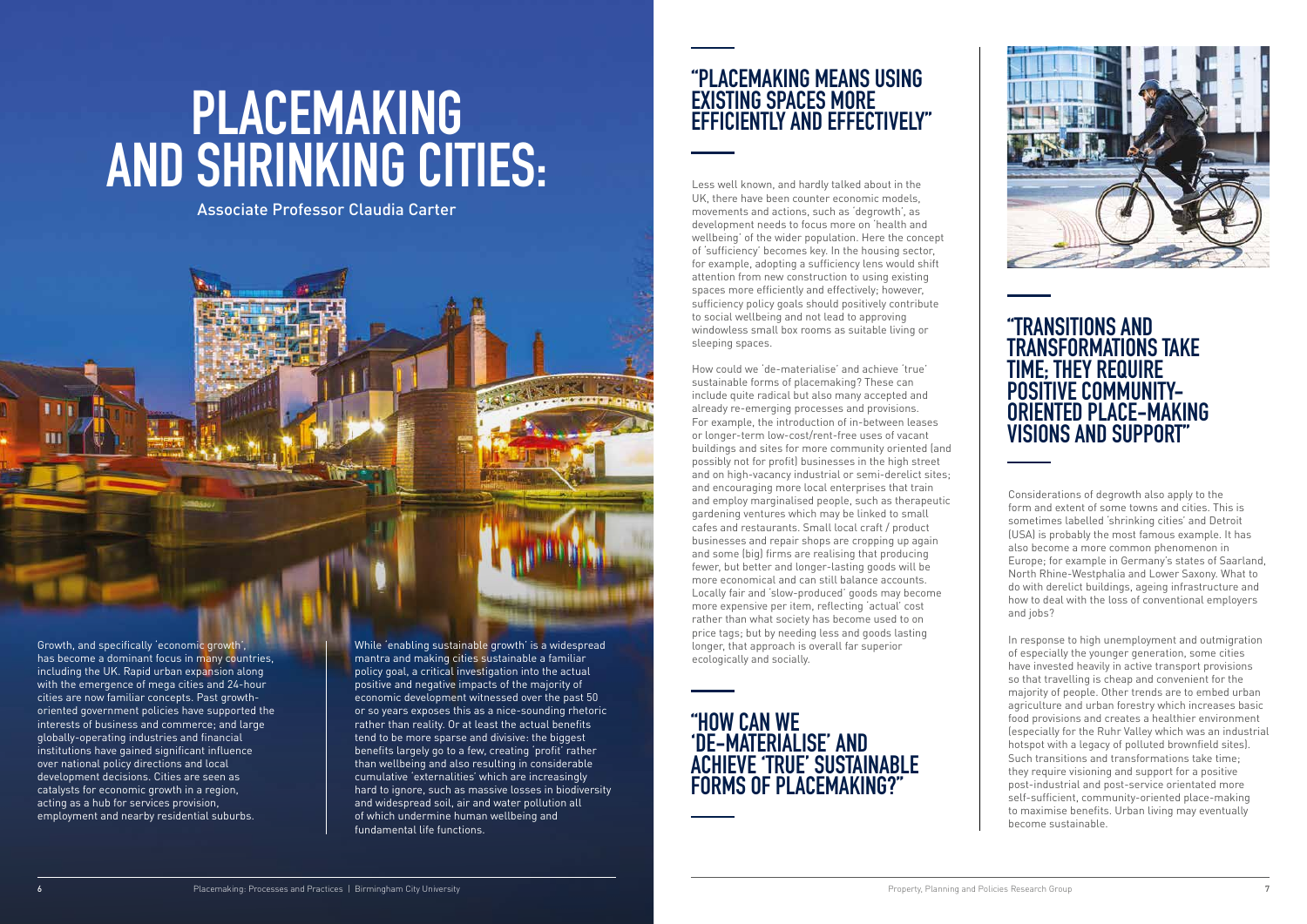# **PLACEMAKING AND LEGAL FRAMEWORK:**

### Amanda Mundell LLM

- **iii.** Providing additional guidance to stakeholders outlining the vision and requirements for particular areas in documents such as area action plans, design guidance, gateway documents, green corridor requirements etc.
- **iv.** Placing an emphasis on meaningful community engagement.
- **v.** Ensuring that the vision for the development is not "watered-down" during the planning application process and that conditions attached to the planning consent are met.
- **vi.** Ensuring that a fair contribution is made from the development to enable the necessary infrastructure to support the development to be provided.

Planning policies in a placemaking context can be problematic as they are open to interpretation by stakeholders and includes planning officers. Potential ambiguities inevitably lead to challenges being instigated either through the planning appeals process or on a point of law through judicial review.

The planning process can however be a positive tool ensuring that a coherent vision for an area is put forward by the developer, and endorsed by the local planning authority by virtue of it granting of consent. This offers an opportunity for collaboration between the parties. Local planning authorities have powers to enforce the delivery of the development as approved and to rectify any breaches of planning control, ensuring that the vision of place is maintained.

### **"THE QUALITY OF PLACE CAN BE MAINTAINED THROUGH THE USE OF LEGAL TOOLS TO PROVIDE A DEGREE OF CONTROL AND TO FOSTER A SENSE OF COMMUNITY"**

The National Planning Policy Framework sees this 'carrot and stick' approach as important in 'maintaining public confidence in the planning system'. During and following completion of a development, the local planning authorities, developers, landowners and the community can also ensure that the quality of place is maintained through the use of legal tools such as restrictive covenants, s.106 agreements and stewardship schemes to provide a degree of control after disposal and to foster a sense of community ownership.

In summary, considering the development process, it is essential to give due consideration to the legal framework that will surround the project from the initial stages of land acquisition through to disposal and beyond. It not only imposes restrictions on landowners, developers and the community about what development can take place but also creates the structure within which stakeholders can ensure that the needs of a community are established, that appropriate quality developments are brought forward to meet those needs and that the qualities of those developments are maintained for years to come.

There are many theories about what makes a "place" rather than a "development space". Foremost is an appreciation of markets and legal frameworks within which these places are formed. Challenges include the supply of appropriate land, competing demands for that land, planning policy frameworks and processes that seek to deliver a quality structure.

Within the development feasibility stage, developers in collaboration with planners, local communities, and landowners can seek to provide a strategy for an area by creating the places that people need and want to occupy. This proactive approach can create social and economic value.

In saying this, planning systems can restrict the ability of stakeholders at the forward planning stage as they can only review those sites that are actively put forward for development by landowners or their development partners. This is not only an issue facing the local planning authority as developers and communities experience similar issues.

### **"PLACEMAKERS NEED AN APPRECIATION OF MARKETS AND FRAMEWORKS WITHIN WHICH THESE PLACES ARE FORMED"**

Coupled to these specific aspects, a prerequisite should demonstrate a benefit to the local community alongside identifying positive effects on the environment. By creating a 'place' the value can generate a desired investment return. The success or failure of placemaking needs to be considered not only through the legal, social and environmental lens but also through its economic effects including measures of performance.

At the heart of the development process is the legal and policy framework within which development stakeholders operate. The legal framework underpins the different stages of a scheme: from land acquisition and the considerations at pre-construction feasibility phase through construction to disposal and the requisite ongoing estate management.

### **"PLANNING POLICY IS, BY ITS VERY NATURE, OPEN TO INTERPRETATION"**

At the planning policy and planning application stages, local authorities should prioritise placemaking in the development of their area through:

- **i.** Appropriate evidence-based policies in the statutory development plan which fulfil the needs of their communities.
- **ii.** Requiring sufficient details on planning applications to enable the proper planning of an area, for example: submission of a masterplan for phased developments to ensure that a holistic view can be taken to facilitate creation of place and prevent piecemeal development.

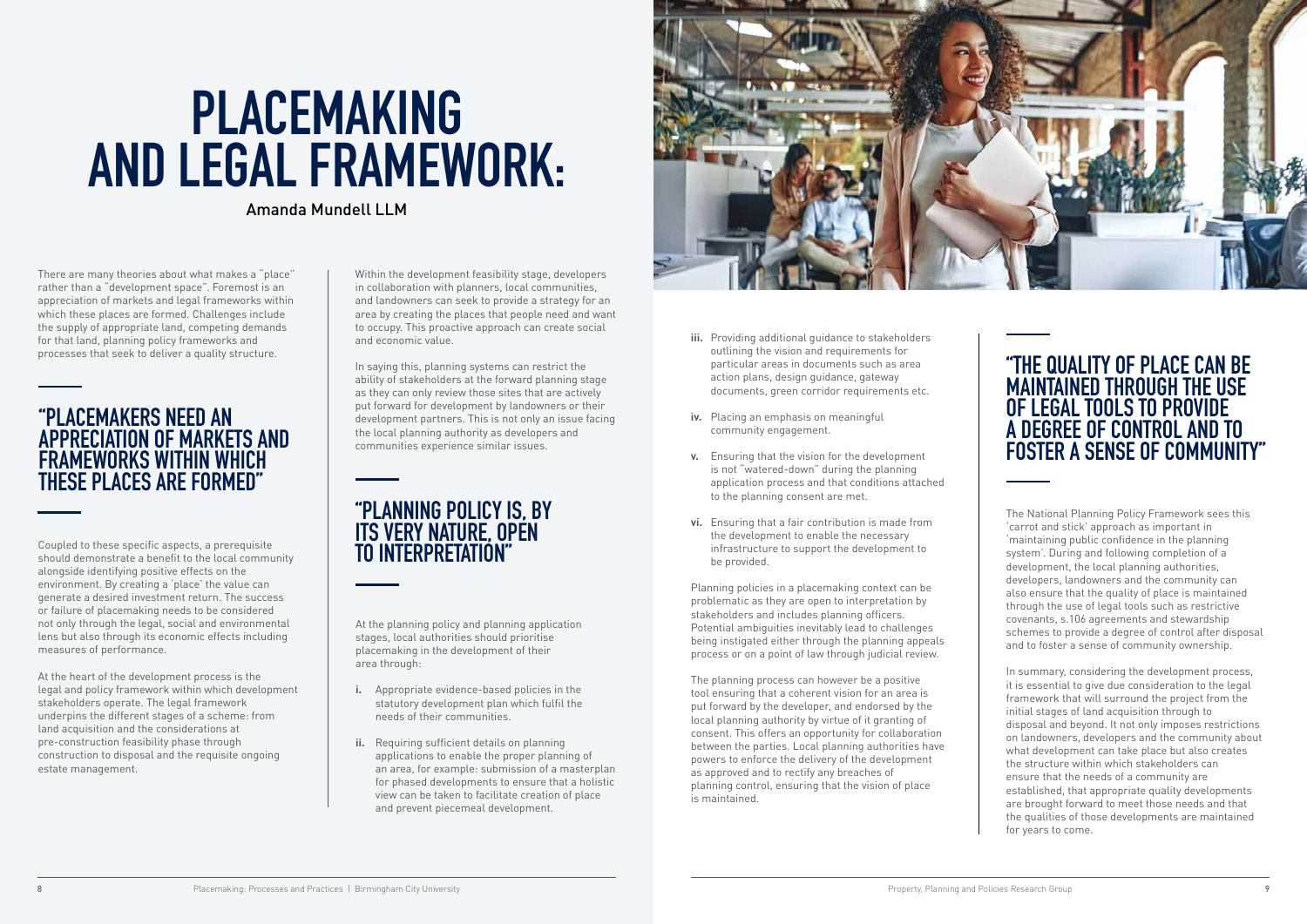# **PLACEMAKING – CHANGE AND CONSERVATION:**

Professor Peter J. Larkham

Using the characteristics of urban landscapes we can study any place and identify these urban patterns, usually in terms of the 'character' and 'appearance' of the place. Every place had character, even if it is boring, monotonous, or ordinary. The regular grid streets of Victorian bye-law terrace housing are usually seen as monotonous, and inter-war speculative semi-detached suburbs as bland and boring. But, on close inspection, there are often architectural details varying from house to house, and their gardens and their walls, hedges or fences will usually differ. So instead of sweeping generalisations about the character of, for example, all inter-war surburbs, we could look at any one suburb and subdivide it into small-scale areas of similar, but different, character – this can help to generate place-identity, and even policies for managing or improving quality.

When analysis of urban landscape characteristics is linked to people's preferences, or even to psychological characteristics, we can understand places even better. Narrow streets, lined with tall buildings, are seen as psychologically threatening by many people, especially if they are badly lit at night.

Different surface features, such as cobblestones, tarmac, paving slabs or stone slabs can identify places and help in wayfinding; but some uneven surfaces, however historic they might be, can be very difficult for some people, for example wheelchair users or those with impaired sight. Open spaces in a built-up city centre can be good locations for markets and events, but can funnel winds and rain, and become unpleasant. Underpasses and blind corners can hide potential attackers and become sites of fear and violence. Unobstructed views of major features can create interest and identity, but winding streets and partial views can create anticipation.

The urban landscape is a vital placemaking element as it provides the setting for our lives. This landscape, the physical form of a built-up area, is a series of features of various scales – from streets to plots, to the buildings standing on those plots, the architectural features making up those buildings, and the open spaces and vegetation on and around the plots and buildings.

Arranged in many patterns, the urban landscape shows different characteristics of countries, climates, cultures and periods. An English Georgian city looks very different to a twentieth-century garden city, even though that might use some aspects of Georgian architectural details (compare Bath and Hampstead Garden Suburb); and Georgian Cork looks more like Amsterdam, with much larger windows than Bath, because the trading patterns of that period brought both fashion and brick ballast from the Netherlands to Ireland.

### **"WE CAN LEARN LESSONS FROM PAST URB LANDSCAPES AS MAKE NEW PI**

Any place is, therefore, a mix of these features, depending on its dominant period of construction, and what has happened to it since then. Places are shaped by the ideals, fashions and aspirations – as well as the technologies and wealth – of the people and societies that first built them and then subsequently lived in, and adapted them.

More often a place may remain little-changed if subsequent generations value its qualities highly enough to keep them, or 'conserve' them. But all places change. The rate of change differs from time to time and place to place. Sometimes it is very rapid, even catastrophically so – sometimes after a genuine catastrophe such as fire, war or natural disaster.

### **"PLACES ARE SHAPED BY THE IDEALS, FASHIONS AND ASPIRATIONS AS WELL AS THE TECHNOLOGIES AND WEALTH"**

### **"PLACES MAY REMAIN LITTLE-CHANGED IF SUBSEQUENT GENERATIONS VALUE ITS QUALITIES HIGHLY ENOUGH TO KEEP THEM, OR 'CONSERVE' THEM"**

Often, though, there are long periods of very little, small-scale, changes – and so, for example, many of our cities have exactly the same buildings as when the place was laid out twenty, fifty or even a hundred years ago: but they may have been extended, fitted with heating, double glazing, air conditioning, and basements converted to car parking spaces.





The urban environment can have significant effects on our health, both physical and mental. It can provide spaces for movement, exercise and enjoyment. Parks and other green open spaces are known to be beneficial in facilitating exercise, exposure to sunlight and promoting closeness to nature. Well-designed planting, including street trees, can reduce noise and particulate pollution, slow wind speeds, produce visual and olfactory stimulation, and contribute to biodiversity. This can be taken further with using space for food production, again providing exercise and mental stimulation together with some, albeit small, contributions to food security, healthy diets and sustainability.

Conserving valued aspects of urban form, from street layouts to individual structures, contributes to mental wellbeing in terms of stability, sense of place and place-identity, and familiarity: it is said that "familiarity breeds contentment". Landmarks, whether prominent structures or small and familiar ones, facilitate navigation around complex and large urban environments.

Knowing all of these issues helps us to learn lessons from past urban landscapes as we make new places. We can identify what worked and why; what did not work and why; and, using our knowledge of today's values, we can create better places. Even where societal and sustainability imperatives might force higher urban densities, better places would result from providing green and blue spaces, growing spaces, sufficient visual variety and landmarks to be characterful and memorable; and avoiding threatening spaces. But, although we might wish to design for the long term, we should provide flexible and adaptable buildings, spaces and places; for future generations may need different things.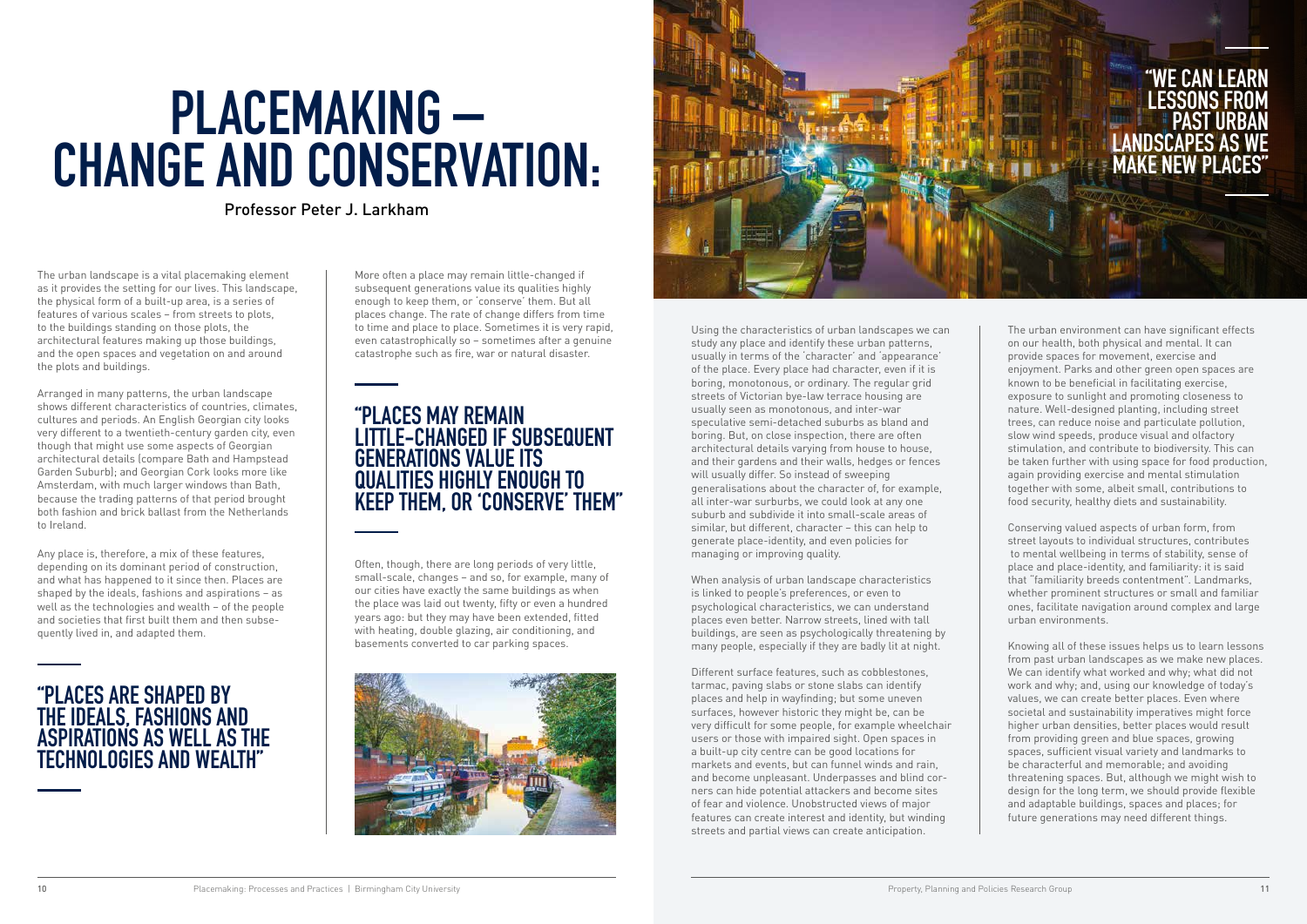

## **PLACEMAKING AND CONNECTIVITY:**

Mike Grace, Research Fellow

Cities offer dynamic and continuously changing landscapes, even more so in the future, as the United Nations (2018) forecasts over 68 % of the world's population will be living in an urban context by 2050. The quality of life for and engagement of these urban citizens is a key concern for policy makers as they pursue local place-based initiatives to optimise the performance of cities and their sustainability credentials.

In the past, policy makers approaches have unfortunately created competing resourcing sectors; demands of public health, water, housing, economic growth, green infrastructure, biodiversity and climate change. These are often addressed within separate sectors and so they lead to 'silos' with policy misalignment with a consequence of inefficiency or even disintegration. An approach that adds value can be identified through the combination of new technologies and a potential new governance frameworks. This offers benefits to urban citizens beyond the current situation.

- Citizens Public Officials
- Economic
- Public Safety/Public Health
- Education
- **Neighbourhoods**

### **"ENHANCING THE NATURAL ENVIRONMENT BY EMBEDDING AND EXPLOITING POTENTIAL OF DIGITAL SOLUTIONS"**

This bold strategy builds on citizen engagement for enhancing the natural environment by embedding and exploiting the potential of digital solutions. Encouraging innovation through participatory governance can also help to inform the design for a more inclusive community-based distinctive environment, see Figure 1.



Information and Communications Technology (ICT) within Urban Placemaking



### **URBAN SYSTEMS**

- Building Roads
- **Energy**
- Waste
- Water/Green Infastructure

### **SOCIAL SYSTEMS**

### **HARDWARE/INFASTRUCTURE**

- Broadband (Wired & Wireless)
- **Sensors**
- **Mobile Devices**
- Data Centres

### **SOFTWARE/APPLICATIONS**

- Social Media Collaboration
- Smart Grid, Smart Meters
- Smart Transportation
- Big Data/GIS/Modeling

Figure 1 captures the core components that offer urban citizens a productive environment. A key for new technology is its connectivity role which evolved to include aspects of digital conservation. This is an umbrella term comprising five dimensions: data on nature, data on people, data integration and analysis, communication and experience and participatory governance. These dimensions offer possibilities in the provision of more automated, better and more effective capture of data and monitoring of the environment.

### **"THE RISE OF 'BIG DATA' WILL INCREASE THE SCOPE AND REACH OF ANALYSIS FOR MANAGEMENT PURPOSES AND TO INCREASE PARTICIPATION"**

The increased flows of data and information on people and place through the mining of social networks will provide greater insights into environmental perceptions while embedded sensors and the Internet of Things can help our understanding of the use of the environment and resources. For both nature and people, the rise of 'big data' will increase the scope and reach of analysis for environmental management purposes. There is significant scope for social media and IT to improve communications and participatory governance, leading to behavioural change.

Applied digital techniques to dynamic central urban locations can offer a 'green index' connecting buildings with their surroundings, combining public perceptions of landscape with new data handling capabilities. At a city systems level, making 'technoecology' relevant to an increasingly urbanised population living in cities that aspire to be smart is crucial.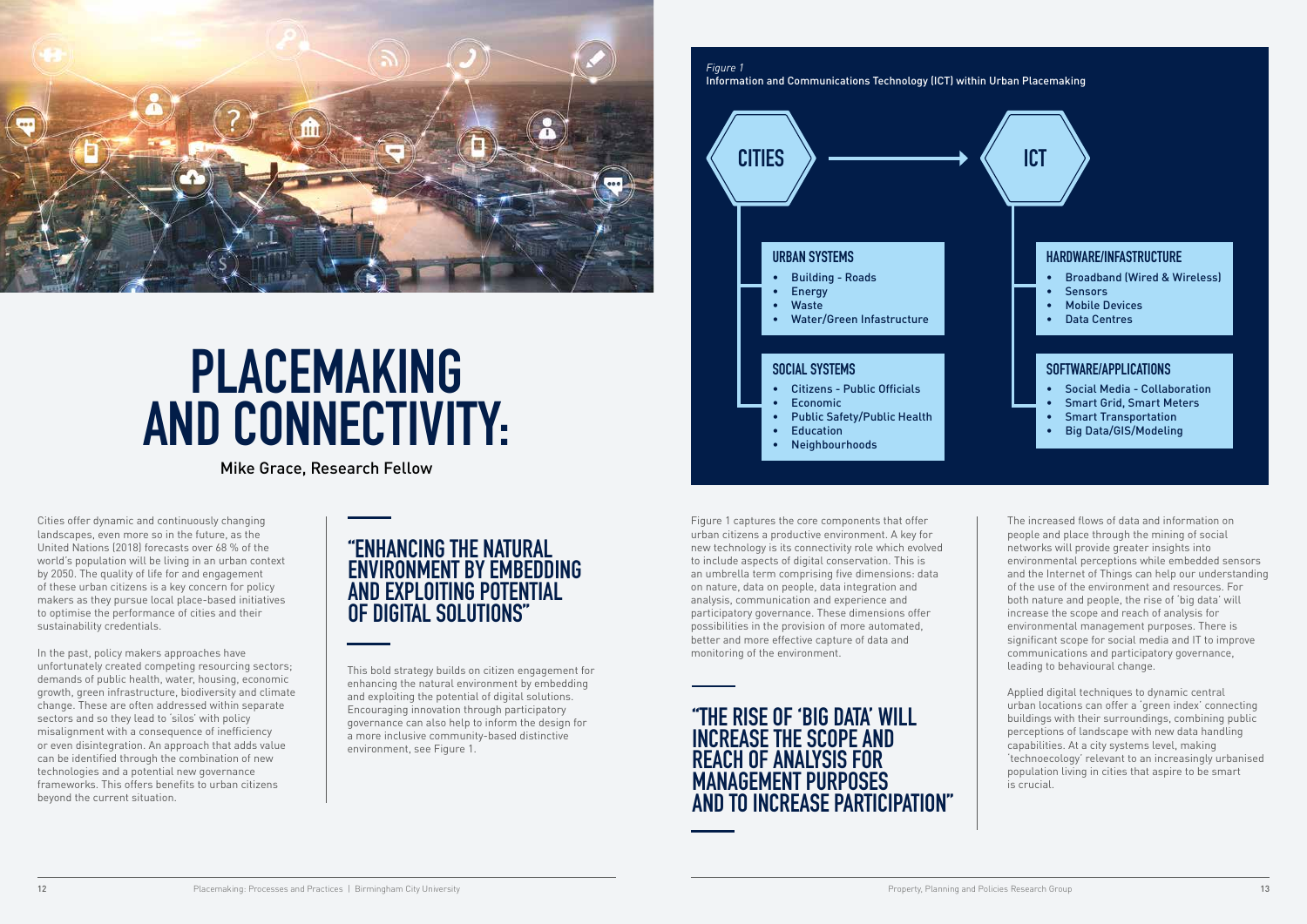

The connectivity of space can help deliver this on a systemic basis and spatially, considers the location and the city as a whole. It integrates smart and natural solutions to respond to political challenges for living, learning, working and recreational activity.

By developing a common vision, regulators, local authorities and communities can share the evidence and access to technology to help overcome issues of ownership and inclusion.

| <b>A CONNECTIVITY</b><br><b>SPACE</b>               | This space is where people, digital technology and nature connect across each<br>other and places to improve performance. It is the space between smart urban<br>strategies and social-ecological systems thinking for the 'whole-city'; where grey<br>and green infrastructure evolves into 'silver green' through the combination of<br>smart and natural (or biophilic) city solutions to generate multiple benefits.                                                                                                                                                                                                                                                                                                                                                                                      |
|-----------------------------------------------------|---------------------------------------------------------------------------------------------------------------------------------------------------------------------------------------------------------------------------------------------------------------------------------------------------------------------------------------------------------------------------------------------------------------------------------------------------------------------------------------------------------------------------------------------------------------------------------------------------------------------------------------------------------------------------------------------------------------------------------------------------------------------------------------------------------------|
| A VISIONARY<br>SPACE                                | This space reflects the idea to have a clear and bold vision for the kind of liveable<br>city we need. Here we need to move away from economic, social or environmental<br>silos to re-imagining city spaces within exciting new co-produced visions. Using<br>interactive technology is key here to engage and excite people and communities<br>in making choices and decisions for their city.                                                                                                                                                                                                                                                                                                                                                                                                              |
| A PLACE-MAKING<br>AND PLACE-KEEPING<br><b>SPACE</b> | This space reflects where living, learning, working and recreating functions are<br>combined as part of integrated smarter natural solutions. It responds to political<br>and environmental challenges by championing silver green infrastructure and driven<br>by the increasing body of evidence that supports the value of natural capital for<br>people, business and the economy of the city. Crucially it does not pit green and<br>grey infrastructure against each other.                                                                                                                                                                                                                                                                                                                             |
| A SMART<br>CITIZEN- LED<br><b>SPACE</b>             | This space is where citizens are able to access and resource the necessary data<br>to help them make decisions about how they live their lives and where they can<br>themselves influence change through using and interacting with said data in real<br>time. Thus this becomes a participatory social learning space where the flow of<br>information is two-way; between people and city managers and planners.<br>Communities will be empowered through new evidence about their place being<br>made available in different, smarter and more accessible ways. Through a better<br>understanding of technical processes, citizens can directly engage with service<br>providers and suggest innovations, helping to integrate policy and delivery and<br>potentially leading to better service re-design. |
| A MONITORING<br><b>SPACE</b>                        | This space is where ICT and smart applications are used to measure, track and<br>monitor progress of the vision and other characterisation metrics. There is a need<br>to establish baselines and identify the indicators for the Smart-Natural interface<br>e.g. the health and economic benefits that accrue from co-designed and community<br>managed spaces. This is essential if the interface is to have traction and help identify<br>accountabilities for the delivery of more integrated and better services and benefits<br>for people and that, in turn, can help justify investment.                                                                                                                                                                                                              |

This can allow citizens and experts access to and jointly visualise data in the advent of new citizen engagement platforms for local governance. IT can replace the dependency on administrations as a vehicle for collective action and may expand the viability of, and capacity for citizen co-production. Here the importance of developing models for integrating layers of city systems becomes important, especially if business processes are to be transformed and integrated. Initially this can be captured in the following areas: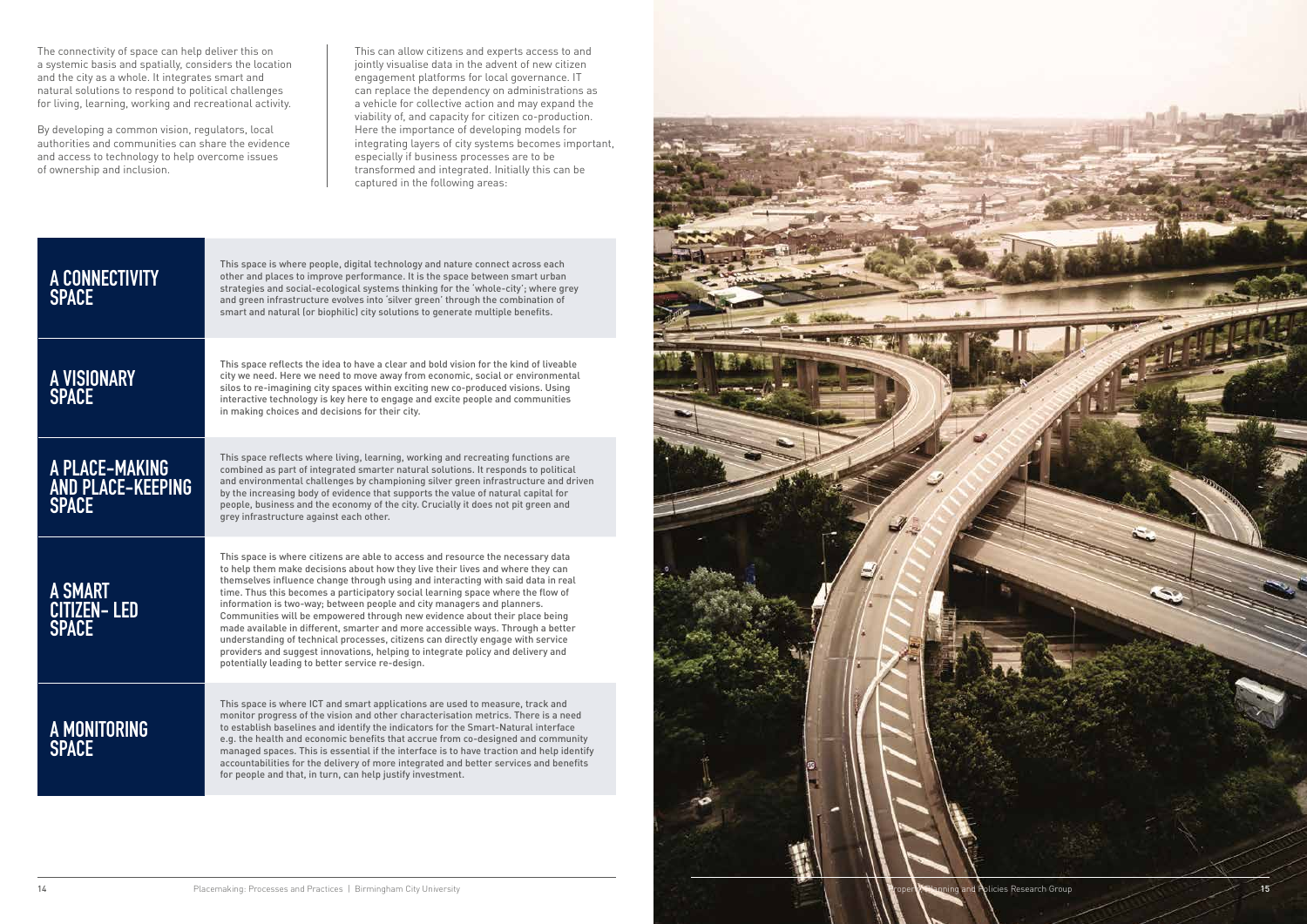

## **PLACEMAKING AND BUILDING ENERGY EFFICIENCY:**

### Dr Timothy Lee

### places in which to live and work. **"WE NEED TO CONSIDER THE LANDLORD-TENANT RELATIONSHIP IN MUCH MORE DETAIL IN THE CREATION OF BETTER PLACES"**

We are seeing, particularly in the office market, a move away from the traditional FRI lease to more serviced accommodation and flexible spaces where the landlord-tenant relationship is much more of a service provider-customer relationship. In this case the running costs are very much borne by the landlord and therefore they have an interest in improving the energy efficiency of their stock to reduce the running costs that are one of the main expenses that will affect their bottom line.

Overall, we can see that in the commercial sector there is more capacity for landlord-tenant relationships to drive energy efficiency; and one of the challenges is to provide landlords with suitable evidence to give them confidence in making the move to provide sustainable spaces and then to develop tools to help landlords in determining how best to enhance their buildings. In this sector as the supply-demand relationship changes, landlords will increasingly make sustainability a selling point to create additional value. This sector needs much more research to determine what approaches might be used to help enhance the quality of commercial property assets.

### **"THERE IS A CHALLENGE TO PROVIDE LANDLORDS WITH SUITABLE EVIDENCE TO GIVE THEM CONFIDENCE IN MAKING THE MOVE TO PROVIDE SUSTAINABLE SPACES"**

Having said that, we do now have a minimum energy efficiency requirement for residential lettings and commercial leases, which is having some impact in taking the very worst-performing buildings out of use, but to achieve much more significant reductions we need to be considering the landlord-tenant relationship in much more detail. This takes us back to the overlap between the economic, environmental and social pillars of sustainability.

At the commercial level, increasing energy efficiency has numerous benefits for the occupants: reduces running costs – taking secondary space, particularly to improved thermal comfort and indoor air quality, which can lead to improved occupier health and a reduction in sick leave. However, the challenge remains with commercial leases that it is the landlord in many instances bears the responsibility for the improvements but there is currently very little evidence that they can command a higher premium for the more energy efficient structures, and so there is no financial incentive for the landlord to make improvements. This is currently driven by past supply-demand imbalance where there is such a shortage of supply that energy efficiency is barely a consideration for prospective tenants who will just take the first property of a suitable size in their required location, almost completely irrespective of other factors.

We are now seeing the green shoots of change in the prime commercial space as evidence is beginning to accumulate that the more energy efficient property can command a higher rent. In some sectors – most obviously retail – in some locations there is currently oversupply and therefore the landlords need to try harder to make their properties more attractive to tenants, and the reduced running costs from a more energy efficient property are one way for a landlord to make their property stand out. However, that is more for the traditional fully repairing and insuring (FRI) lease where the landlord takes their rent and the tenant is responsible for just about everything else including their running costs and even building maintenance.

Placemaking is the collective imagining and reinvention of places where communities live, work and play, strengthening the connection between people and the places they share. Fundamental to good places is sustainability – if places cannot support people, nature and wider earth systems to support each other to flourish, then they become untenable.

### **"TECHNOLOGICAL SOLUTIONS ARE THERE TO PRODUCE BUILDINGS AND PLACES THAT ARE HIGHLY ENERGY EFFICIENT AND ZERO CARBON; THIS ALONE IS INSUFFICIENT"**

Technological solutions are there to produce buildings and places that are highly energy efficient and zero carbon in use, but we have to go beyond what is technically possible and consider the wider sustainability agenda and the interaction between economic, environmental and social sustainability. We are starting to understand some of the barriers to technology adoption (for example, the landlord improves the building but the tenant benefits from lower costs) and we now need to establish the evidence for those barriers and identify how they might be overcome.

Government policies are having some impact on energy efficiency and buildings but cannot be the only driver as they may not come to fruition. For example, in the 2000s there was a government commitment that new structures would be zero carbon by 2016, which did not happen, although building regulations for new build properties has improved standards to some degree. However, the vast majority of us in everyday life work and live in existing buildings, which have been impacted only minimally by such changes.

Drawing such concerns about landlord-tenant relations, finance and energy efficiency into the remit of placemaking will help the process of placemaking be more widely accepted, and will ensure that new places are better quality, better managed, more energy and financially-efficient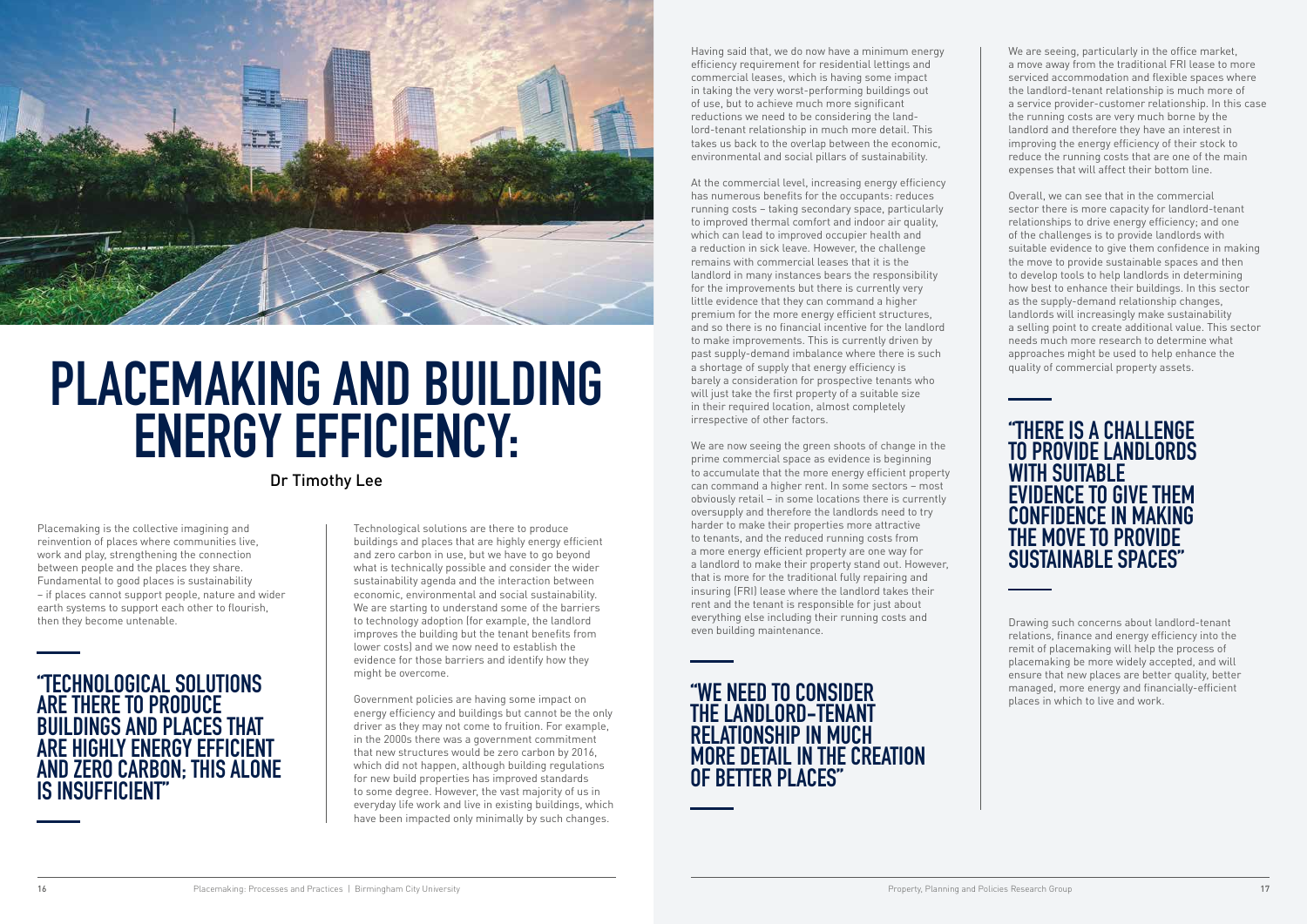# **PLACEMAKING FOR SUSTAINABILITY AND ENERGY:**

Dr Beck Collins



### **"LOCALISED COWORKING SPACES CAN HELP PEOPLE CAN BUILD CONNECTIONS WITH THEIR LOCAL COMMUNITY"**

### **"RETROFITTING EXISTING BUILDINGS TO MAKE THEM ENERGY EFFICIENT PROVIDES BETTER PLACES IN WHICH TO LIVE AND WORK"**

COVID-19 has added to this challenge, and is symptomatic of it, coming as it does from interspecies disease transmission in the context of an unsustainable and environmentally and socially damaging global food system. However it (and the wider climate challenges mentioned above) raises interesting challenges for local placemaking. Co-working spaces are an interesting response to this local challenge.

Increasingly, people are working from home as part of overall more 'covid secure' working patterns, and in response to the need to cut carbon emissions. More flexible ways of working are need to address these twin challenges and reduce unnecessary travel. Co-working spaces, located at the neighbourhood scale and within easy walking/cycling distance from many homes, can allow for the need for social interaction during the working week, and maintain smaller, localised 'bubbles' to reduce the risk of virus transmission, while reducing carbon intensive travel.

All buildings in sustainable places need to be good quality and environmentally sustainable. Such buildings can lead to increased productivity and the good health of staff, and a number of standards exist to assess the sustainability of buildings, and to drive up standards – such as BREEAM, LEED, Living Building and the WELL standard. Nascent evidence suggests that the value of these accredited buildings is higher.

As the sustainability agenda is developing in response to the increased challenges of climate change, we are seeing it is becoming more and more part of our everyday lives. There is now greater concern about extreme weather, waste and plastics recycling, energy efficient transport: however, what are the consequences on the places in which we work and live?

Currently places are not resilient, given the climate crisis and broader environmental concerns, and this needs to be addressed. Geographic patterns of living and working require many people to travel long distances for work, often in motorised individual transport, which leads to carbon and particulate matter emissions. Buildings are often of poor quality, being energy inefficient and not conducive to health and wellbeing.

### **"LOCAL NEIGHBOURHOODS SUFFER AS MAJOR CENTRES OF WORK AND RETAIL ARE LOCATED AT EDGE OR OUT OF TOWN AND HUB LOCATIONS"**

Localised co-working spaces can help people can build connections with their local community, while travelling to work spaces locally (using active travel), rather than travelling to city centres or office parks, is also important for reducing carbon emissions, air pollution, and building a sense of place. This can also help to build a sense of place in local neighbourhoods, as more people are in the neighbourhood throughout the day, and therefore more able to contribute to the hyper-local economy. This contributes a sense of 'bustle' to local neighbourhoods, increasing their vibrancy and moving away from the phenomenon of dormitory neighbourhoods.

Sustainability can also make a further important contribution to the economic elements of placemaking. The recession caused by COVID-19 only makes more urgent the ongoing calls for a green new deal. Calls to redirect the economy towards low carbon ends have been strengthening for a decade, and are supported by mainstream financial organisations (IMF etc). Such a transition of the economy can provide jobs, ideally in more local places, to deal with the challenges of unemployment and climate change that we now face. For instance, the UK housing stock is among the most poorly insulated in Europe, and the UK has higher levels of External Wall Insulation (EWI) than Scandinavia, where winters are cooler. Poor energy efficiency is not limited to domestic buildings, although recent legislation seeks to tackle the most inefficient commercial stock. Retrofitting existing buildings to make them energy efficient provides better places in which to live and work and also creates jobs in the low carbon construction sector. This was the premise of the Green Deal (launched in 2013), and although the execution of this initiative was problematic, the principle was, and remains, sound.



*Moseley Community Development Trust, home to 'Moseley Exchange', a co-working space in a vibrant South Birmingham neighbourhood.*

Local neighbourhoods suffer as major centres of work and retail are increasingly located either out of town, edge of town, or in hubs (be they city centre or otherwise). They can become 'dormitory neighbourhoods', unable to support a diversity of small local businesses.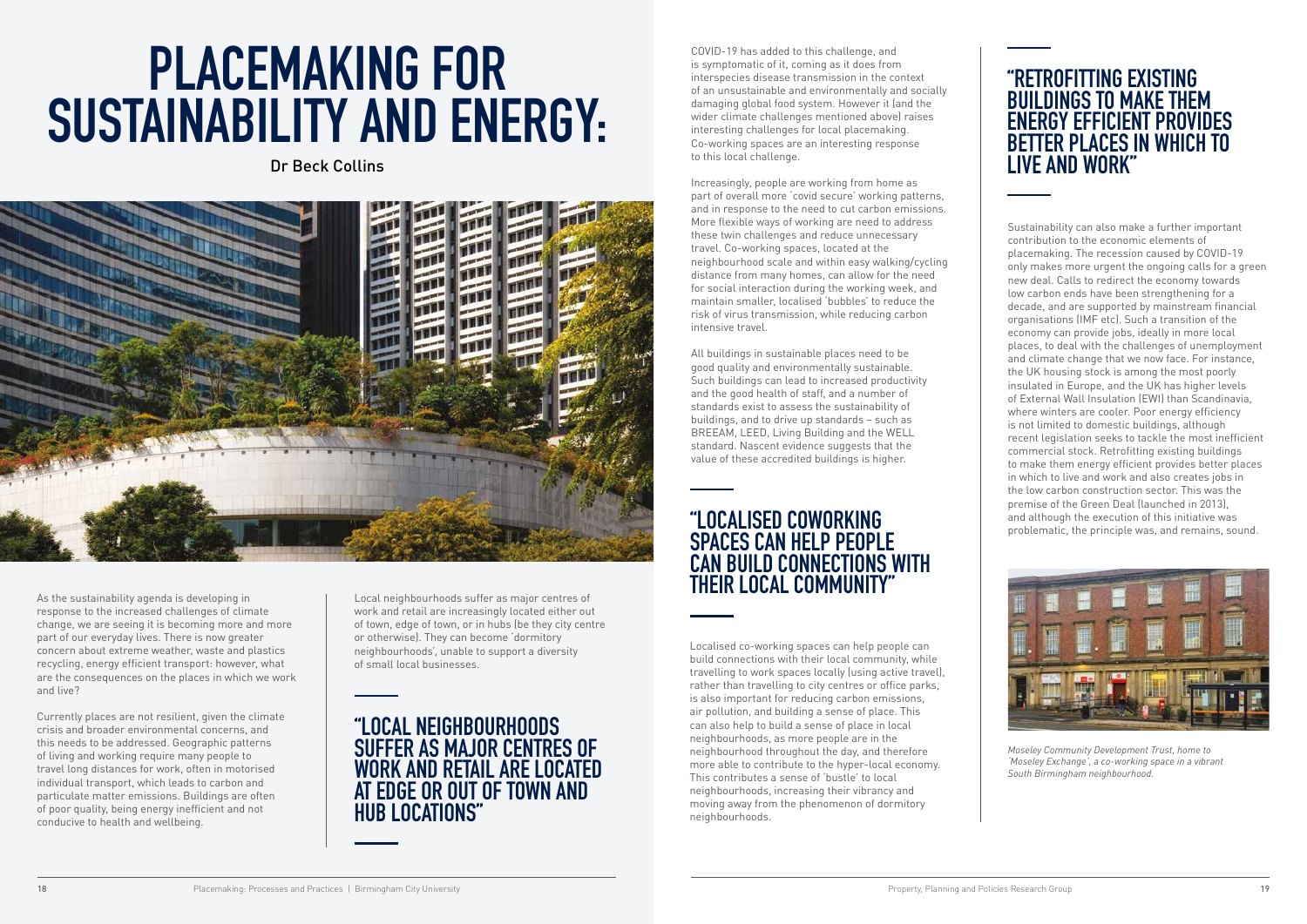# **PLACEMAKING – FINDING VALUE:**

Professor David Higgins and Peter Wood

In short, with flexible smart leases, property owners will hold long-term assets with short-term liabilities; essentially they need to become more than rent collectors with a move to a strategic and human focussed property asset management strategy, and so achieve maximum returns on the space they let. As has been used in the Hotels market for some time, a cashflow approach with appropriate stress testing needs to be employed to allow a more holistic and representative valuation.

Beyond the physical bricks and mortar structure, property owners need to buy into the future business models and market dynamics of the knowledge workforce, by integrating the physical space with services and technology offering to create an enhance customer experience. This creates a massive shift in the property owner's business model where value is created by the offering rather than the location. To determine value, rather than reviewing the building's covenants and weighted average lease expiry (WALE) profile, futures performance measures will look at on-demand facilities with key indicators covering, footfall, short-term occupancy rates, service charges and hospitality revenues. In moving the income stream sources generated by real estate towards customer services, real estate values would need to reflect the changing risk profile. Initially, this suggests higher yields to embrace the increased uncertainty, with projections based on business valuation principles, which looks at an estimate of the economic value in the form of a going concern. This would place greater emphasis on asset utilisation, efficiency and occupier retention. In simple terms, using a cashflow approach monetising these diverse income streams would generate a higher margin,

landscape, the way in which we view real estate value needs to adapt to meet evolving community demands, where people create places where they want to actually live, play and work. Increasingly, space in the city is linked to younger generations and the knowledge (gig) economy where shifting lifestyles and 'open all hours' irregular work schedules will be the new normal. This interconnection is shaping current and future city office markets which look beyond the traditional space, financial and lease demands to flexible operating platforms. Owners and investors need to understand the new avenues to create real estate value and seek opportunities to reap commercial rewards far beyond the historical landlord and tenant arrangements.

Driven by shifting demographics and digital connectivity, owners and investors can no longer be the passive supplier of real estate. The hard property asset operational model will be replaced with engagement and flexibility as to create new streams of revenue. The property owner will have no choice but to evolve their offering to meet the rapid changing requirements of the clients. A paradigm shift is occurring, where customers' on-demand experiences will be the focus for the flexible workplace providers.

While space, property and capital markets have been the traditional real estate drivers, the knowledge economy provides an additional layer which is guiding occupier demand. The key elements cover digital connectivity, increased globalisation, environmental concerns and strategic resources alongside post-COVID-19 recognition of disaster preparedness.

These megatrends are changing the working environment by improving individuals' work experience (productivity) and creating new workplace settings. As technology redefines the workplace, younger generations are changing the traditional work contract: the nomadic multitask workforce can move seamlessly between organisations, building a freelancing career on entrepreneurship and their interests. Being digital natives, they will take up remote and flexible working practices and increasingly able to work anywhere, causing organisations to reconsider their real estate strategy around more flexible options.

To attract and retain the young knowledge workforce, the modern office setting is becoming more inviting and informal. New workplaces are designed to break down boundaries, to facilitate socialising and sharing knowledge with a focus on occupier experience and wellbeing. Ergonomic desks, meeting and social space offer a creative comfortable work environment where the smart office starts to become your sixth sense, as a personal assistant to support you in your daily activities.

### **"PROPERTY OWNERS NEED TO BUY INTO THE FUTURE BUSINESS MODELS AND MARKET DYNAMICS OF THE KNOWLEDGE WORKFORCE"**



In this environment, property owners need to achieve attractive commercial returns. The convention of providing distance between themselves and tenants with long term 'let and forget' full repairing and insuring (FRI) leases are being consigned to history, as the occupiers are looking for smart offices offering flexible terms, customer management and service provisions. The imbalance has created opportunities for intermediates to offer operating models where a serviced office/coworking operator takes a long-term conventional lease in a building and then offers flexible smart office space – generation 1 (Regus and WeWork) model. In the COVID-19 era, a generation 2 model is emerging, whereby the flexible operators can no longer accept the risk transfer, with revenue share models coming to the fore. Beyond this, landlords – or should we say customer service providers – are now realising that they themselves can capture this margin and 'white label' facilitators are rapidly evolving (Re-defined, Indego etc), see Figure 1.

### **"THERE WILL BE GREATER EMPHASIS ON ASSET UTILISATION, EFFICIENCY AND OCCUPIER RETENTION"**

In various forms, the intermediates' offer may provide attractive returns in buoyant markets, although less so in a depressed market, where flexible smart leases provide low security of income at the operational and ownership level with increased likelihood of default risk.

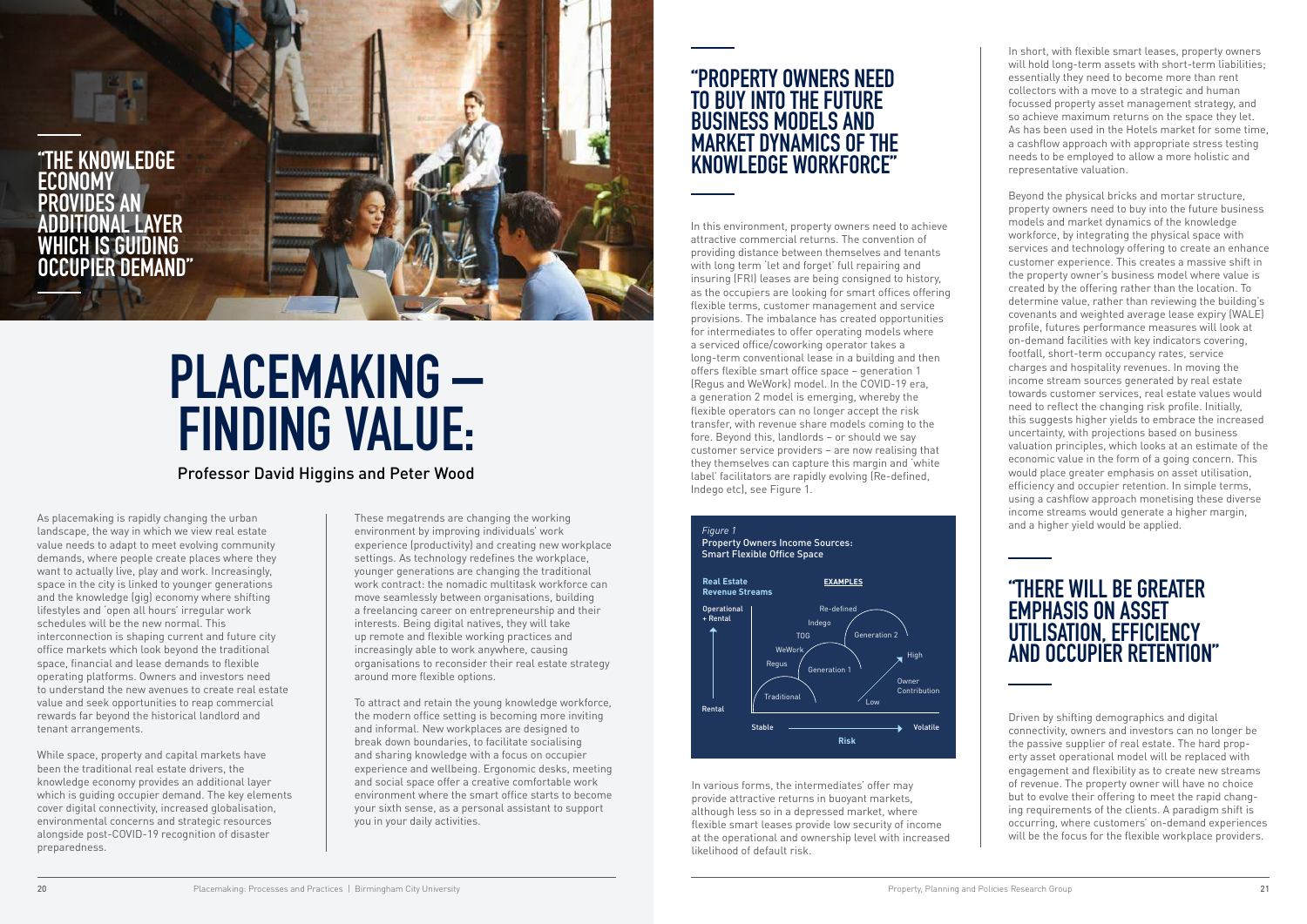

## **AREAS OF FURTHER INVESTIGATION**

Writing the articles has identified more questions that need to be considered and form the platform for future research. Below is a list of questions in no particular order that are linked to using placemaking ideas to create better living and working places for all.

Members of the Property, Planning and Policies research group will be pleased to discuss these ideas and questions further with readers as we look to build a body of knowledge in this emerging research area.

### **PLACEMAKING QUESTIONS**

- Do we need to pay more attention to the placemaking processes rather than outcomes?
- How do we value spaces of movement and the dynamics between spaces?
- How can communities be collaborators in placemaking and not just users of places?
- How can we understand the social value of places?
- How can benefits resulting from placemaking processes/projects be shared across different communities?
- What are the carbon-neutral policy considerations?
- How do we ensure the delivery of Environmental, Social and Governance (ESG) innovations?
- How can we effectively remake blue and green infrastructure?
- How can we create better connections with nature?

## PROPERTY, PLANNING **AND POLICIES RESEARCH GROUP**

- How do we sustain natural capital and the benefits that arise?
- What are the drivers of energy efficiency?
- What new measures for sustainable and energy efficient building performance can be offered?
- How can we better explain markets and economic frameworks which form places?
- How do we connect inter-generational ideas, fashions and aspirations?
- How do we break barriers to movement and access in order to navigate complex places?
- How is the sustainability agenda relevant to buildings and landlords-tenants relationships?
- How can we create a sense of place for the growing freelancing knowledge workforce?
- How can we find value in smart leases?
- What are the reasons for owners and tenants to invest in sustainable places?
- What are the proptech catalysts: smart buildings, shared economy and digital technology?
- How can we better understand the evolving [property] community demands?
- How do we identify customer on-demand experiences and respond to them?
- What are the placemaking implications of valuing and governance of big data?
- What are the placemaking implications of digital connectivity, resources and training?
- How do we discover value in complex places?

| <b>MEMBERS</b>                                                   | <b>RESEARCH INTER</b>                        |
|------------------------------------------------------------------|----------------------------------------------|
| <b>CLAUDIA CARTER</b><br>claudia.carter@bcu.ac.uk                | Nature-based solut<br>and collaborative ap   |
| <b>BECK COLLINS</b><br>beck.collins@bcu.ac.uk                    | Local communities<br>and the built enviror   |
| <b>MONICA GARCIA</b><br>monica.garica@bcu.ac.uk                  | Sustainable urban p<br>and placemaking       |
| <b>MIKE GRACE</b><br>michael.grace@bcu.ac.uk                     | Connectivity of spac<br>Technology (ICT) an  |
| <b>SILVIA GULLINO</b><br>silvia.gullino@bcu.ac.uk                | Community-led pra<br>a sense of place and    |
| <b>DAVID HIGGINS</b><br>david.higgins@bcu.ac.uk                  | Occupier demand, F                           |
| <b>PETER LARKHAM</b><br>peter.larkham@bcu.ac.uk                  | Historical cities, cor                       |
| <b>TIMOTHY LEE</b><br>timothy.lee@bcu.ac.uk                      | Retrofits, energy eff                        |
| <b>AMANDA MUNDELL</b><br>amanda.mundell@bcu.ac.uk                | Urban development                            |
| <b>HAZEL NASH</b><br>hazel.nash2@bcu.ac.uk                       | Property law, plann                          |
| <b>NICKI SCHIESSEL HARVEY</b><br>nicki.schiesselharvey@bcu.ac.uk | Changing values, po                          |
| <b>SIMEON SHTEBUNAEV</b><br>simeon.shtebunaev@mail.bcu.ac.uk     | Smart cities, planni<br>and the community    |
| <b>PETER WOOD</b><br>peter.wood@bcu.ac.uk                        | Creating real estate<br>charity property fun |
| <b>WIL VINCENT</b><br>wil.vincent@bcu.ac.uk                      | Creating communiti<br>transient and stude    |
|                                                                  |                                              |

In preparing and publishing this report, the Property, Planning and Policies Research Group would like to acknowledge following BCU individuals:

- Sasha Beesley, CEBE Marketing and Communications Manager
- Ross Foster, Research Web and Social Media Officer
- Debbie Collin, Graphic Designer

### **REST AREAS**

- itions, sustainable communities; participatory approaches
- es and placemaking, carbon emissions ronment
- planning, low carbon technologies
- ace, Information and Communications Ind placemaking
- ractices, inclusive and diverse cities, building nd placemaking
- Proptech, methods of measurements
- onserving value, features of urban landscapes
- efficiency, value and valuations
- nts. legal framework. Real Property
- ining processes, urban and rural development
- policymaking processes, inland waterways
- ning and generation Z, placemaking
- te value, Proptech, permanently endowed  $inds$
- ities within smart cities, affordable urban housing, dent communities
- 

### **ACKNOWLEDGEMENTS**